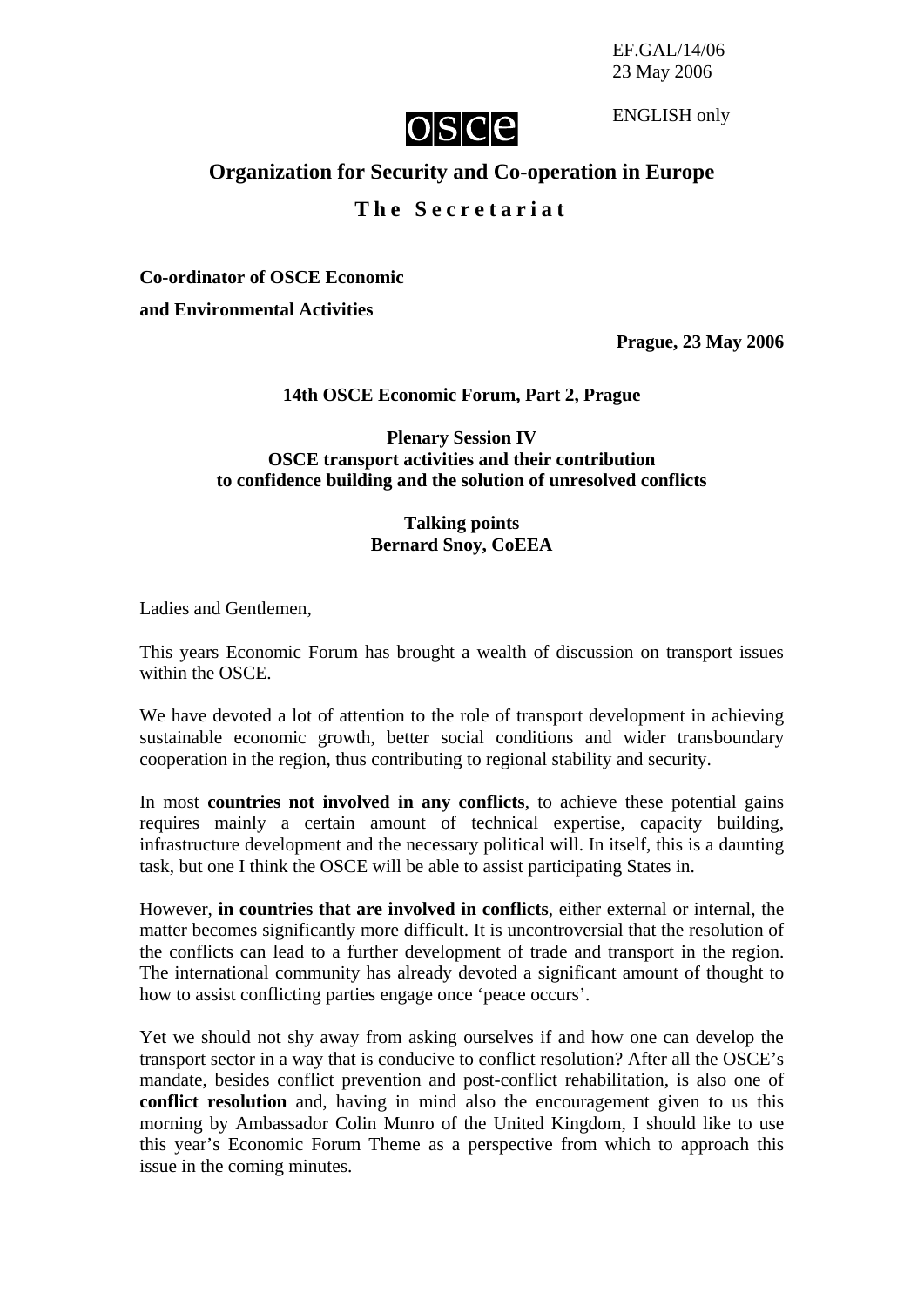In many of the regions in question– I am referring to the South Caucasus region as well as the Moldovan/Transdnietrian region – there used to be a flourishing trade. The ongoing and partially frozen conflicts in these regions have seriously reduced these thriving trade flows, and disrupted economic growth, especially in the border regions.

If one just looks at a map- one can see the **illogical and inefficient routes, resulting from the frozen conflicts,** that goods must take to reach their destination. This not only seriously affects the national economies by undermining their competitiveness and as a result their import/export potential, but also reduces the revenue generated by internationally transiting goods. There is also a loss of tax revenue due to the impossibility for the countries concerned to control part of their borders. Ultimately, the global economy loses as well, as transport costs rise due to longer and more cumbersome transport routes which must bypass these areas.

A World Bank study illustrates the point quite clearly: the first 700 km of the 2200 km between Yerevan and Moscow account for 80% of the total cost of moving a consignment.

Let me concentrate first on the South Caucasus region. I would like you to consider a number of interesting routes, whose potential lies far above the current degree of use.

For example: (see slides)

- The Baku-Yerevan Railway, along the Arax river, passing through the South Eastern part of Armenia and Nakichevan, is not functioning.
- The road Agdam to Nakichevan, through Nagorno Karabkh, the Lachin Corridor and Goris, is also a route that is not functioning but could be reopened.
- The Road connection between Georgia and Russia through the Roki tunnel runs through South Ossetia, whose transit is made very difficult if not close to impossible. There is another connection – the Georgian Military Highway – which is closed most of the winter months due to avalanches and landslides.
- The Georgia-Russia Railway via Abkhazia functions so far only between Russia and Abkhazia. However there have been some encouraging discussions and the negotiation process is still ongoing.

I think that we should be conscious of the very significant fact that, to a large extent, the transport **infrastructure in the mentioned areas is already available even though it may need rehabilitation in some segments**. So, in fact, what is essentially required is a political decision to reopen these routes. I say this ironically, because, although building roads requires much labour and machinery, it sometimes seems that the political decision is in fact the hardest part to making transport links work as they should. Of course, once a decision has been reached there might be, as I said, work to be done to rehabilitate the corridors, but far less than would be required to build a new road or railway line.

### Let me now turn to **Moldova**.

The main highway between Odessa and Brest, and therefore one of the main transport corridors between the Black and Baltic Seas, crosses the Dniestr River just north of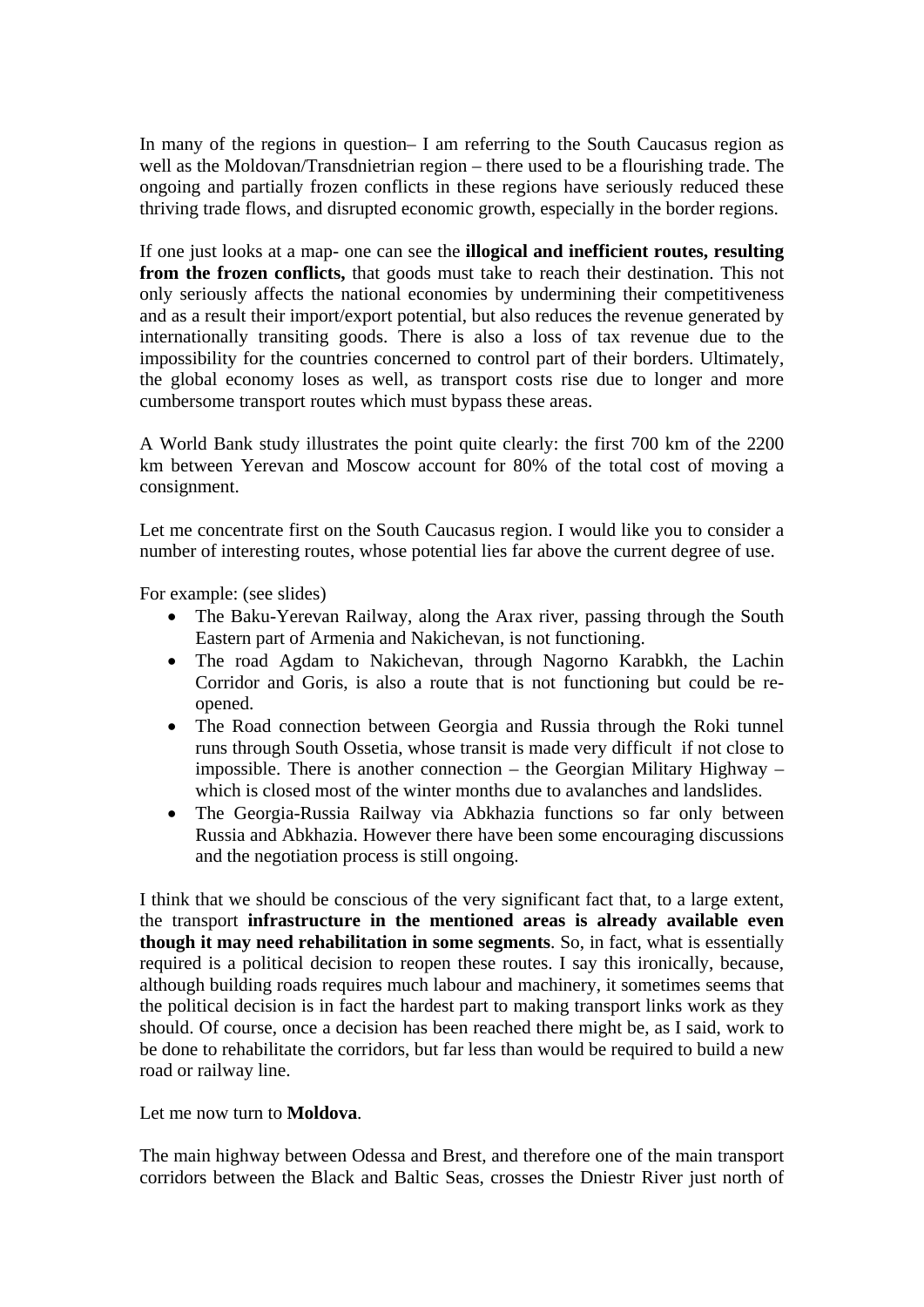Tiraspol via the Gura-Bicului Bridge. The structure was damaged during the fighting between the parties in June 1992. After an agreement was brokered by the OSCE mission in 1998, reconstruction was financed by the European Commission for some 2 million euros.

Use of the bridge is currently supervised by the Joint Control Commission, which has not been able to reach consensus on conditions for re-opening the bridge and highway to passenger and freight traffic. This is a pity because the highway basically provides **unimpeded high speed transit** North South through Moldova. As it is not being used at the moment or since 1992, it is falling into a state of disrepair.

Opening the bridge and highway to passenger and freight traffic could bring significant economic benefits to both sides. In the face of such a **classic "win-win**" situation, I can only re-iterate my conviction that it would be prudent for both sides to consider this issue as an important potential confidence building measure towards settling their dispute.

Finally let me turn **to the role of the OSCE** in all of this, and elaborate a bit on the modalities our involvement could take.

- Firstly, we will of course continue to monitor both regions very carefully together with our field presences, as well as other expert organizations such as the World Bank, EBRD, BSEC, EURASEC and TRACECA, etc..
- Secondly, we could undertake needs assessments in the area of transport for the affected regions. My colleague Mr. Hanlon will give you more details on one such needs assessment in the next presentation.
- Thirdly, we could, with the help of relevant experts, undertake an analysis whose aim would be to bring light to the economic opportunity costs of the continuation of the status quo. In other words, the analysis would shed light on the potential to be gained from the reopening of the transport corridors, including small corridors connecting for instance enclaves if this appears possible ahead of the re-opening of major corridors. This as well as the creation of possible working groups on these issues would of course require the consent of the countries concerned. .
- Fourthly, pending progress on conflict issues, the OSCE could work in cooperation with other international organisations on the other issues where OSCE might bring a contribution, for example improving security and governance and enhancing capacities in the Ministries of Transport of the countries concerned, so that when a window of opportunity does open, improvements of physical links can take place more speedily.

Ladies and Gentlemen,

I should like to sum up the point of my intervention.

Countries, and more importantly their citizens, already struggling to keep up with the impact of globalization, are losing their competitiveness and therefore income, as long as political disputes continue to hamper trade flows and close down transport corridors vital to access to global markets.

I am fully aware of the political sensitivities when it comes to the '**low-politics of transport' interacting with the 'high politics' of conflicts** and sovereignty issues.